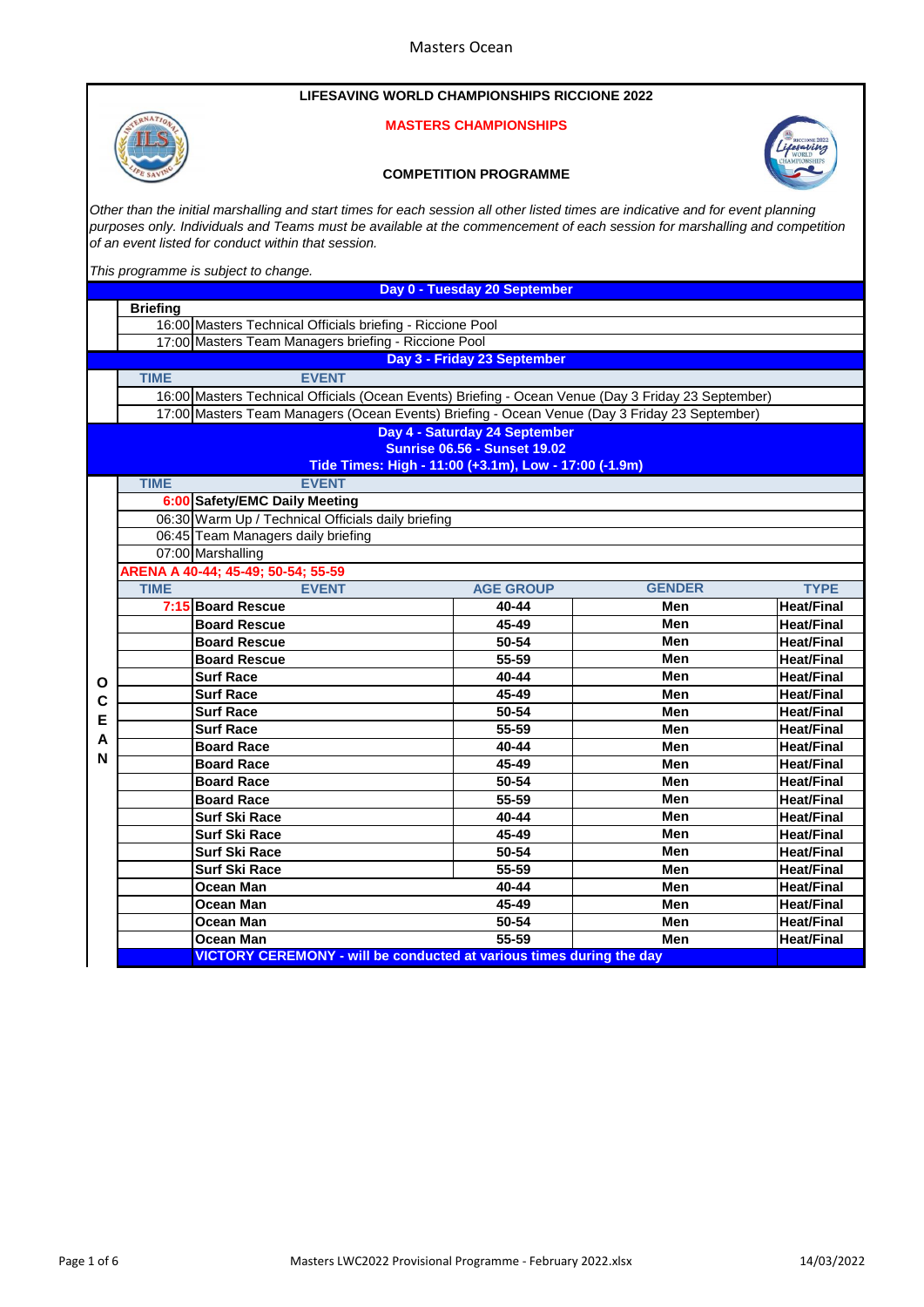|        | <b>TIME</b>                                                       | DAY 4 (CONT)                                                                |                  |               |                   |
|--------|-------------------------------------------------------------------|-----------------------------------------------------------------------------|------------------|---------------|-------------------|
|        | ARENA B 30-34; 35-39; 60-64; 65-69; 70-74 (70+ where no 75+); 75+ |                                                                             |                  |               |                   |
|        | <b>TIME</b>                                                       | <b>EVENT</b>                                                                | <b>AGE GROUP</b> | <b>GENDER</b> | <b>TYPE</b>       |
|        |                                                                   | 7:15 Board Rescue                                                           | 30-34            | Men           | <b>Heat/Final</b> |
|        |                                                                   | <b>Board Rescue</b>                                                         | 35-39            | Men           | <b>Heat/Final</b> |
|        |                                                                   | <b>Board Rescue</b>                                                         | 60-64            | Men           | <b>Heat/Final</b> |
|        |                                                                   | <b>Board Rescue</b>                                                         | 65-69            | Men           | <b>Heat/Final</b> |
|        |                                                                   | <b>Board Rescue</b>                                                         | 70-74            | Men           | <b>Heat/Final</b> |
|        |                                                                   | <b>Board Rescue</b>                                                         | $75+$            | Men           | <b>Heat/Final</b> |
|        |                                                                   | <b>Surf Ski Race</b>                                                        | 30-34            | Men           | <b>Heat/Final</b> |
|        |                                                                   | <b>Surf Ski Race</b>                                                        | 35-39            | Men           | <b>Heat/Final</b> |
|        |                                                                   | <b>Surf Ski Race</b>                                                        | 60-64            | Men           | <b>Heat/Final</b> |
|        |                                                                   | <b>Surf Ski Race</b>                                                        | 65-69            | Men           | <b>Heat/Final</b> |
|        |                                                                   | <b>Surf Ski Race</b>                                                        | 70-74            | Men           | <b>Heat/Final</b> |
| O      |                                                                   | <b>Surf Ski Race</b>                                                        | $75+$            | Men           | <b>Heat/Final</b> |
| С      |                                                                   | <b>Surf Race</b>                                                            | 30-34            | Men           | <b>Heat/Final</b> |
| Е      |                                                                   | <b>Surf Race</b>                                                            | 35-39            | Men           | <b>Heat/Final</b> |
| A<br>N |                                                                   | <b>Surf Race</b>                                                            | 60-64            | Men           | <b>Heat/Final</b> |
|        |                                                                   | <b>Surf Race</b>                                                            | 65-69            | Men           | <b>Heat/Final</b> |
|        |                                                                   | <b>Surf Race</b>                                                            | 70-74            | Men           | <b>Heat/Final</b> |
|        |                                                                   | <b>Surf Race</b>                                                            | $75+$            | Men           | <b>Heat/Final</b> |
|        |                                                                   | <b>Board Race</b>                                                           | 30-34            | Men           | <b>Heat/Final</b> |
|        |                                                                   | <b>Board Race</b>                                                           | 35-39            | Men           | <b>Heat/Final</b> |
|        |                                                                   | <b>Board Race</b>                                                           | 60-64            | Men           | <b>Heat/Final</b> |
|        |                                                                   | <b>Board Race</b>                                                           | 65-69            | Men           | <b>Heat/Final</b> |
|        |                                                                   | <b>Board Race</b>                                                           | 70-74            | Men           | <b>Heat/Final</b> |
|        |                                                                   | <b>Board Race</b>                                                           | $75+$            | Men           | <b>Heat/Final</b> |
|        |                                                                   | Ocean Man                                                                   | 30-34            | Men           | <b>Heat/Final</b> |
|        |                                                                   | Ocean Man                                                                   | 35-39            | Men           | <b>Heat/Final</b> |
|        |                                                                   | Ocean Man                                                                   | 60-64            | Men           | <b>Heat/Final</b> |
|        |                                                                   | Ocean Man                                                                   | 65-69            | Men           | <b>Heat/Final</b> |
|        |                                                                   | Ocean Man                                                                   | $70+$            | Men           | <b>Heat/Final</b> |
|        |                                                                   | <b>VICTORY CEREMONY - will be conducted at various times during the day</b> |                  |               |                   |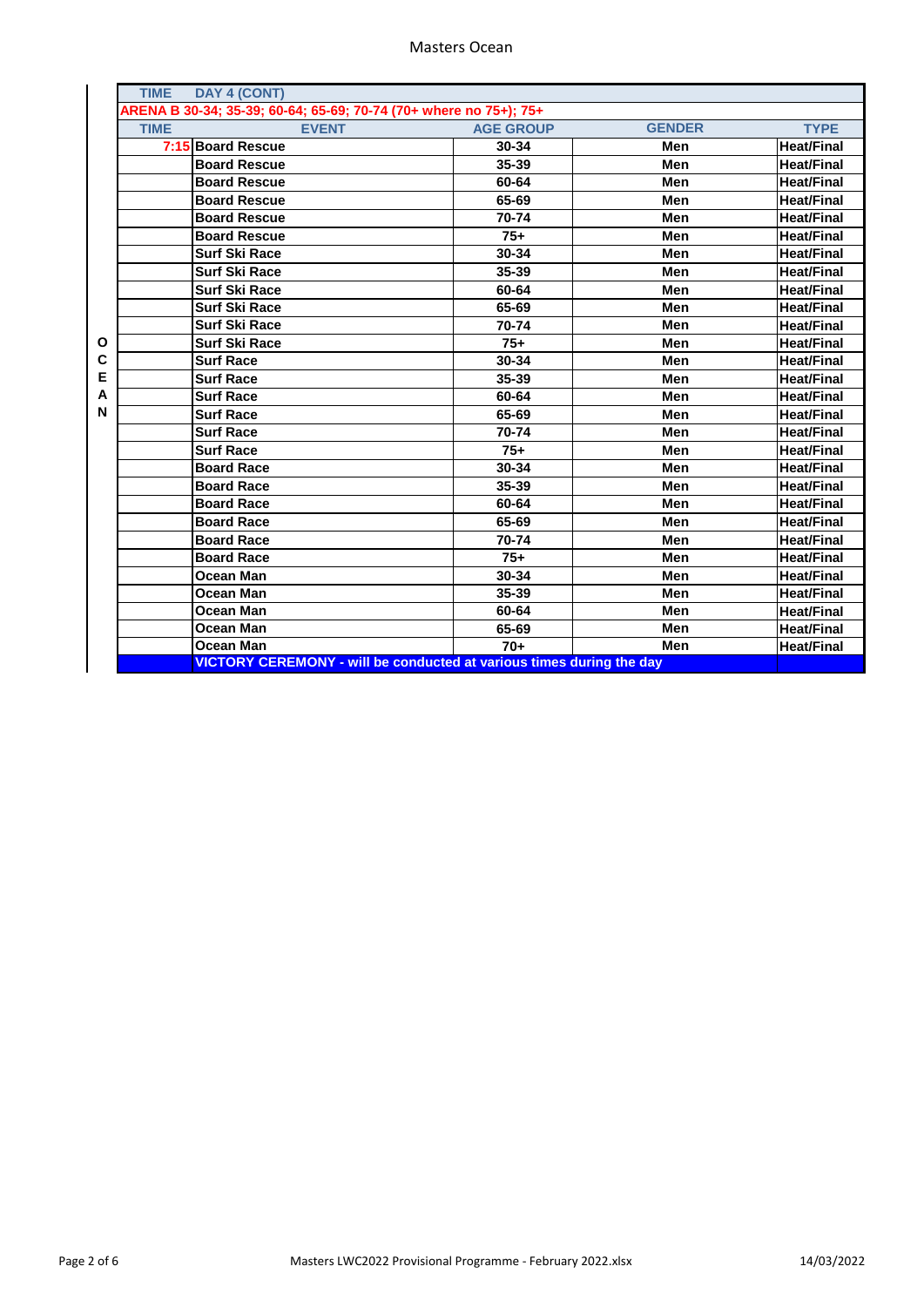|   | <b>TIME</b><br>DAY 4 (CONT)                                                                   |                  |               |                   |
|---|-----------------------------------------------------------------------------------------------|------------------|---------------|-------------------|
|   | ARENA C 30-34; 35-39; 40-44; 45-49; 50-54; 55-59; 60-64;65-59; 70-74; (70+ where no 75+); 75+ |                  |               |                   |
|   | <b>EVENT</b><br><b>TIME</b>                                                                   | <b>AGE GROUP</b> | <b>GENDER</b> | <b>TYPE</b>       |
|   | 7:15 Surf Ski Race                                                                            | 30-34            | Women         | <b>Heat/Final</b> |
|   | <b>Surf Ski Race</b>                                                                          | 35-39            | Women         | <b>Heat/Final</b> |
|   | <b>Surf Ski Race</b>                                                                          | 40-44            | Women         | <b>Heat/Final</b> |
|   | <b>Surf Ski Race</b>                                                                          | 45-49            | Women         | Heat/Final        |
|   | <b>Surf Ski Race</b>                                                                          | 50-54            | Women         | Heat/Final        |
|   | <b>Surf Ski Race</b>                                                                          | 55-59            | Women         | <b>Heat/Final</b> |
|   | <b>Surf Ski Race</b>                                                                          | 60-64            | <b>Women</b>  | <b>Heat/Final</b> |
|   | <b>Surf Ski Race</b>                                                                          | 65-69            | Women         | <b>Heat/Final</b> |
|   | <b>Surf Ski Race</b>                                                                          | 70-74            | Women         | <b>Heat/Final</b> |
|   | <b>Surf Ski Race</b>                                                                          | $75+$            | Women         | <b>Heat/Final</b> |
|   | <b>Surf Race</b>                                                                              | 30-34            | Women         | <b>Heat/Final</b> |
|   | <b>Surf Race</b>                                                                              | 35-39            | Women         | <b>Heat/Final</b> |
|   | <b>Surf Race</b>                                                                              | 40-44            | Women         | <b>Heat/Final</b> |
|   | <b>Surf Race</b>                                                                              | 45-49            | Women         | <b>Heat/Final</b> |
|   | <b>Surf Race</b>                                                                              | 50-54            | Women         | <b>Heat/Final</b> |
|   | <b>Surf Race</b>                                                                              | 55-59            | Women         | <b>Heat/Final</b> |
|   | <b>Surf Race</b>                                                                              | 60-64            | Women         | Heat/Final        |
|   | <b>Surf Race</b>                                                                              | 65-69            | Women         | <b>Heat/Final</b> |
|   | <b>Surf Race</b>                                                                              | 70-74            | Women         | <b>Heat/Final</b> |
|   | <b>Surf Race</b>                                                                              | $75+$            | Women         | <b>Heat/Final</b> |
|   | <b>BoardRace</b>                                                                              | 30-34            | Women         | <b>Heat/Final</b> |
| O | <b>BoardRace</b>                                                                              | 35-39            | <b>Women</b>  | <b>Heat/Final</b> |
| С | <b>BoardRace</b>                                                                              | 40-44            | Women         | <b>Heat/Final</b> |
| Ε |                                                                                               |                  |               | <b>Heat/Final</b> |
|   | <b>BoardRace</b>                                                                              | 45-49            | Women         |                   |
| Α | <b>BoardRace</b>                                                                              | 50-54            | Women         | <b>Heat/Final</b> |
| N | <b>BoardRace</b>                                                                              | 55-59            | Women         | <b>Heat/Final</b> |
|   | <b>BoardRace</b>                                                                              | 60-64            | Women         | <b>Heat/Final</b> |
|   | <b>BoardRace</b>                                                                              | 65-69            | Women         | Heat/Final        |
|   | <b>BoardRace</b>                                                                              | 70-74            | Women         | Heat/Final        |
|   | <b>BoardRace</b>                                                                              | $75+$            | Women         | <b>Heat/Final</b> |
|   | Oceanwoman                                                                                    | 30-34            | Women         | Heat/Final        |
|   | Oceanwoman                                                                                    | 35-39            | Women         | <b>Heat/Final</b> |
|   | Oceanwoman                                                                                    | 40-44            | Women         | <b>Heat/Final</b> |
|   | Oceanwoman                                                                                    | 45-49            | Women         | <b>Heat/Final</b> |
|   | Oceanwoman                                                                                    | 50-54            | Women         | <b>Heat/Final</b> |
|   | Oceanwoman                                                                                    | 55-59            | <b>Women</b>  | <b>Heat/Final</b> |
|   | Oceanwoman                                                                                    | 60-64            | Women         | <b>Heat/Final</b> |
|   | Oceanwoman                                                                                    | 65-69            | Women         | <b>Heat/Final</b> |
|   | Oceanwoman                                                                                    | $70+$            | Women         | <b>Heat/Final</b> |
|   | <b>Board Rescue</b>                                                                           | 30-34            | Women         | <b>Heat/Final</b> |
|   | <b>Board Rescue</b>                                                                           | 35-39            | Women         | <b>Heat/Final</b> |
|   | <b>Board Rescue</b>                                                                           | 40-44            | Women         | <b>Heat/Final</b> |
|   | <b>Board Rescue</b>                                                                           | 45-49            | Women         | <b>Heat/Final</b> |
|   | <b>Board Rescue</b>                                                                           | 50-54            | Women         | <b>Heat/Final</b> |
|   | <b>Board Rescue</b>                                                                           | 55-59            | Women         | <b>Heat/Final</b> |
|   | <b>Board Rescue</b>                                                                           | 60-64            | Women         | <b>Heat/Final</b> |
|   | <b>Board Rescue</b>                                                                           | 65-69            | Women         | <b>Heat/Final</b> |
|   | <b>Board Rescue</b>                                                                           | 70-74            | Women         | <b>Heat/Final</b> |
|   | <b>Board Rescue</b>                                                                           | $75+$            | Women         | <b>Heat/Final</b> |
|   | <b>VICTORY CEREMONY - will be conducted at various times during the day</b>                   |                  |               |                   |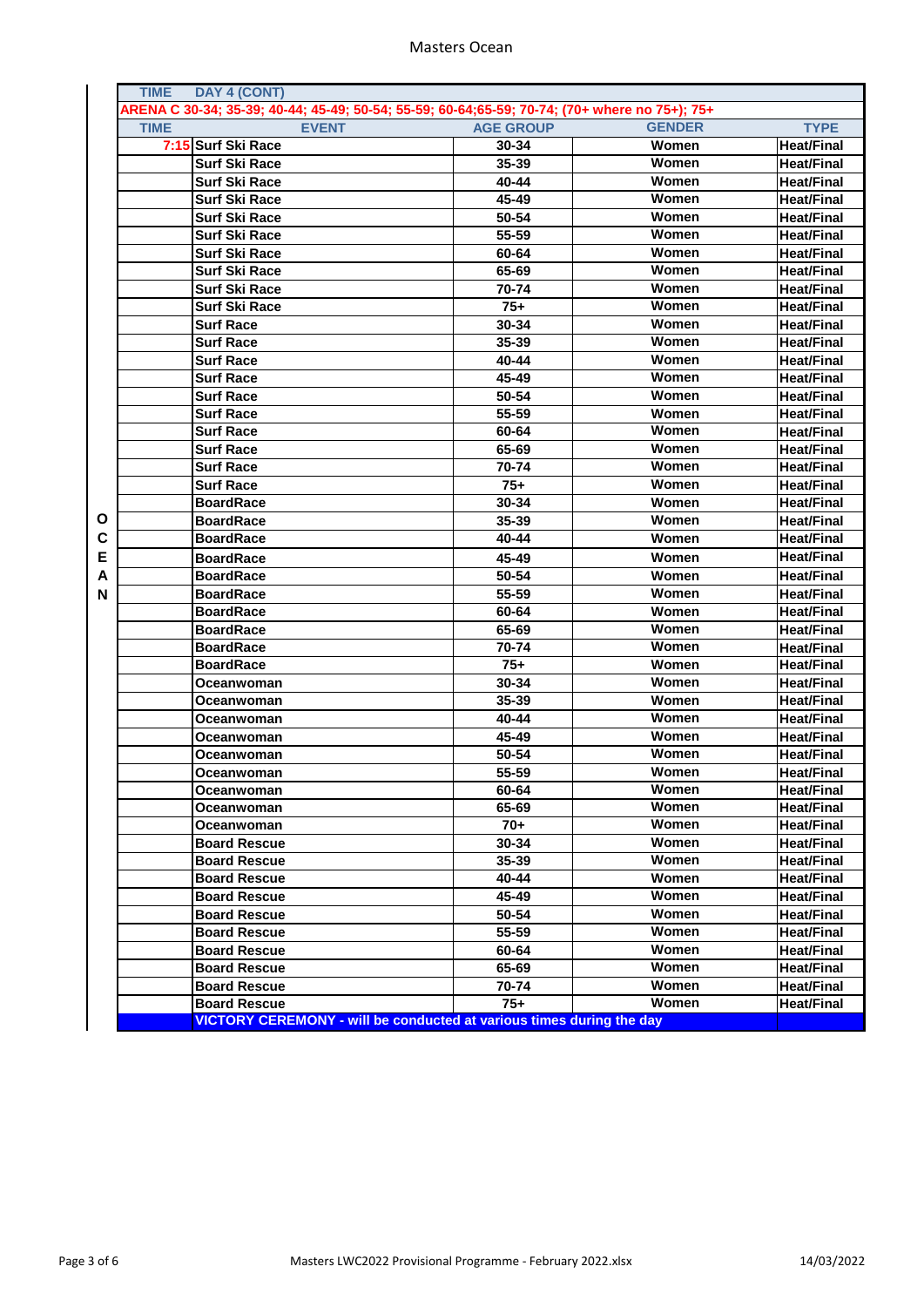# Masters Ocean

|   | Day 5 - Sunday 25 September<br><b>Sunrise 6.59 - Sunset 19.01</b>           |                  |               |                   |  |
|---|-----------------------------------------------------------------------------|------------------|---------------|-------------------|--|
|   | Tide Times: High - 11:15 (+3.4m), Low - 17:25 (-2.4m)                       |                  |               |                   |  |
|   | <b>TIME</b><br><b>EVENT</b>                                                 |                  |               |                   |  |
|   | 06:00 Safety/EMC Daily Meeting                                              |                  |               |                   |  |
|   | 06:30 Warm Up / Technical Officials daily briefing                          |                  |               |                   |  |
|   | 06:45 Team Managers daily briefing                                          |                  |               |                   |  |
|   | 07:15 Marshalling                                                           |                  |               |                   |  |
|   | ARENA A Team 90-109; 110-129; 130-149 MEN                                   |                  |               |                   |  |
|   | <b>EVENT</b><br><b>TIME</b>                                                 | <b>AGE GROUP</b> | <b>GENDER</b> | <b>TYPE</b>       |  |
|   | 07:30 Surf Team Race                                                        | 90-109           | Men           | <b>Heat/Final</b> |  |
|   | <b>Surf Team Race</b>                                                       | 110-129          | Men           | <b>Heat/Final</b> |  |
|   | <b>Surf Team Race</b>                                                       | 130-149          | Men           | <b>Heat/Final</b> |  |
| Ο | <b>Board Relay</b>                                                          | 90-109           | Men           | <b>Heat/Final</b> |  |
| C | <b>Board Relay</b>                                                          | 110-129          | Men           | <b>Heat/Final</b> |  |
| Е | <b>Board Relay</b>                                                          | 130-149          | Men           | <b>Heat/Final</b> |  |
| А | <b>Surf Ski Relay</b>                                                       | 90-109           | Men           | <b>Heat/Final</b> |  |
| N | Surf Ski Relay                                                              | 110-129          | Men           | <b>Heat/Final</b> |  |
|   | <b>Surf Ski Relay</b>                                                       | 130-149          | Men           | <b>Heat/Final</b> |  |
|   | <b>Oceanman Relay</b>                                                       | 90-109           | Men           | <b>Heat/Final</b> |  |
|   | <b>Oceanman Relay</b>                                                       | 110-129          | Men           | <b>Heat/Final</b> |  |
|   | <b>Oceanman Relay</b>                                                       | 130-149          | Men           | <b>Heat/Final</b> |  |
|   | <b>VICTORY CEREMONY - will be conducted at various times during the day</b> |                  |               |                   |  |
|   | ARENA B Team 150-169 and 170+ MEN<br><b>EVENT</b><br><b>TIME</b>            | <b>AGE GROUP</b> | <b>GENDER</b> | <b>TYPE</b>       |  |
|   | 7:30 Board Relay                                                            | 150-169          | Men           | <b>Heat/Final</b> |  |
| О | <b>Board Relay</b>                                                          | $170+$           | Men           | <b>Heat/Final</b> |  |
| C | <b>Surf Ski Relay</b>                                                       | 150-169          | Men           | <b>Heat/Final</b> |  |
| E | <b>Surf Ski Relay</b>                                                       | $170+$           | Men           | <b>Heat/Final</b> |  |
| A | <b>Oceanman Relay</b>                                                       | 150-169          | Men           | <b>Heat/Final</b> |  |
| N | <b>Oceanman Relay</b>                                                       | $170+$           | Men           | <b>Heat/Final</b> |  |
|   | <b>Surf Team Race</b>                                                       | 150-169          | Men           | <b>Heat/Final</b> |  |
|   | <b>Surf Team Race</b>                                                       | $170+$           | Men           | <b>Heat/Final</b> |  |
|   | VICTORY CEREMONY - will be conducted at various times during the day        |                  |               |                   |  |
|   | <b>DAY 5 (CONT)</b><br><b>TIME</b>                                          |                  |               |                   |  |
|   | ARENA C Team 90-109;110-129;130-149;150-169 and 170+ WOMEN                  |                  |               |                   |  |
|   | <b>TIME</b><br><b>EVENT</b>                                                 | <b>AGE GROUP</b> | <b>GENDER</b> | <b>TYPE</b>       |  |
|   | 7:30 Surf Ski Relay                                                         | 90-109           | Women         | <b>Heat/Final</b> |  |
|   | <b>Surf Ski Relay</b>                                                       | 110-129          | Women         | <b>Heat/Final</b> |  |
|   | <b>Surf Ski Relay</b>                                                       | 130-149          | Women         | <b>Heat/Final</b> |  |
|   | <b>Surf Ski Relay</b>                                                       | 150-169          | Women         | <b>Heat/Final</b> |  |
|   | <b>Surf Ski Relay</b>                                                       | $170+$           | Women         | <b>Heat/Final</b> |  |
|   | <b>Oceanwoman Relay</b>                                                     | 90-109           | Women         | <b>Heat/Final</b> |  |
| Ο | <b>Oceanwoman Relay</b>                                                     | 110-129          | Women         | <b>Heat/Final</b> |  |
| C | <b>Oceanwoman Relay</b>                                                     | 130-149          | Women         | <b>Heat/Final</b> |  |
| Е | <b>Oceanwoman Relay</b>                                                     | 150-169          | Women         | <b>Heat/Final</b> |  |
| А | <b>Oceanwoman Relay</b>                                                     | $170+$           | Women         | <b>Heat/Final</b> |  |
| N | <b>Surf Team Race</b>                                                       | 90-109           | Women         | <b>Heat/Final</b> |  |
|   | <b>Surf Team Race</b>                                                       | 110-129          | Women         | <b>Heat/Final</b> |  |
|   | <b>Surf Team Race</b>                                                       | 130-149          | Women         | <b>Heat/Final</b> |  |
|   | <b>Surf Team Race</b>                                                       | 150-169          | Women         | <b>Heat/Final</b> |  |
|   | <b>Surf Team Race</b>                                                       | $170+$           | Women         | <b>Heat/Final</b> |  |
|   | <b>Board Relay</b>                                                          | 90-109           | Women         | <b>Heat/Final</b> |  |
|   | <b>Board Relay</b>                                                          | 110-129          | Women         | <b>Heat/Final</b> |  |
|   | <b>Board Relay</b>                                                          | 130-149          | Women         | <b>Heat/Final</b> |  |
|   | <b>Board Relay</b>                                                          | 150-169          | Women         | <b>Heat/Final</b> |  |
|   | <b>Board Relay</b>                                                          | $170+$           | Women         | <b>Heat/Final</b> |  |
|   | <b>VICTORY CEREMONY - will be conducted at various times during the day</b> |                  |               |                   |  |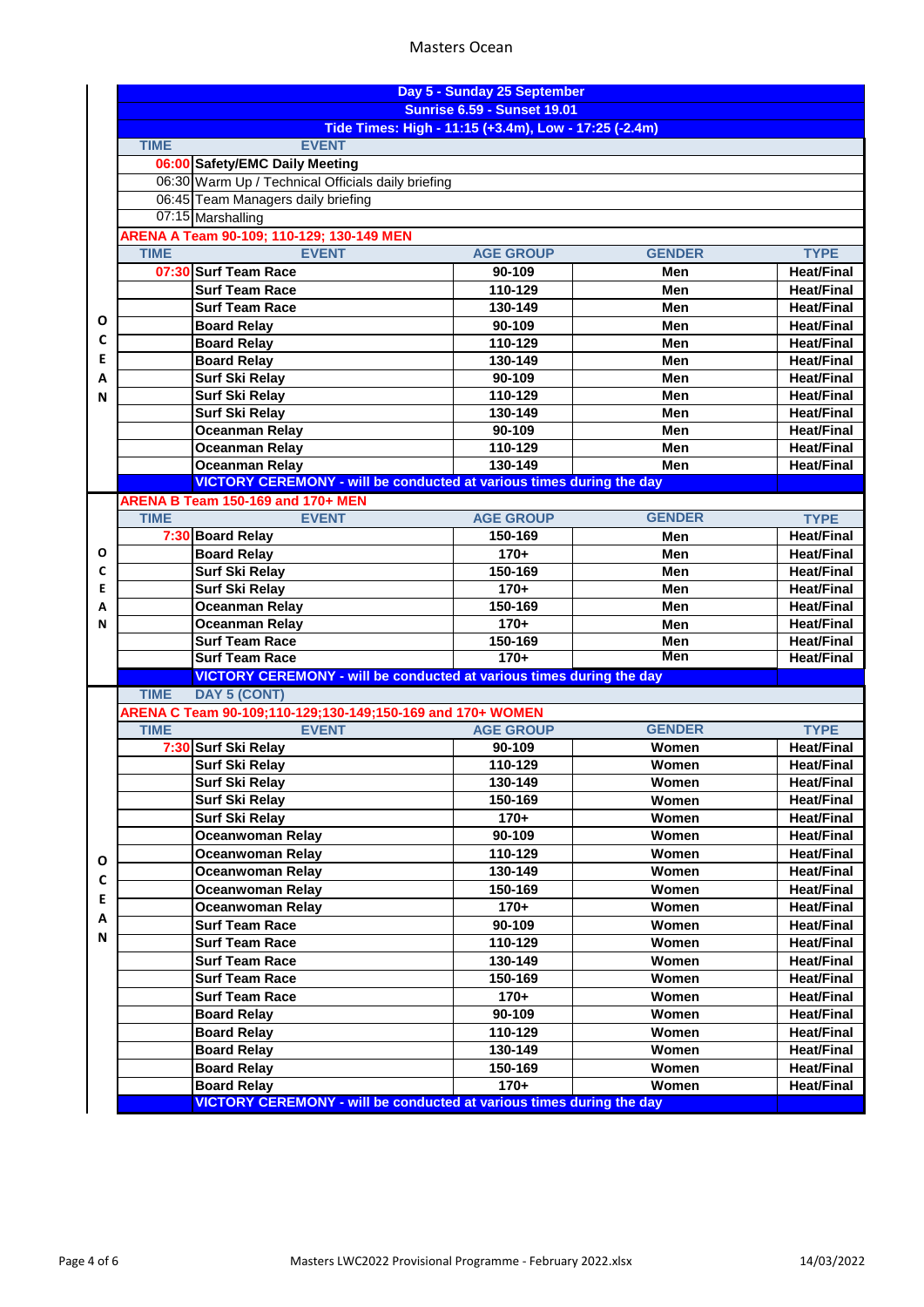# Masters Ocean

|                         |                                                                                      |                                                                                     | Day 6 - Monday 26 September<br><b>Sunrise 07.00 - Sunset 18.59</b> |                  |                                        |  |
|-------------------------|--------------------------------------------------------------------------------------|-------------------------------------------------------------------------------------|--------------------------------------------------------------------|------------------|----------------------------------------|--|
|                         | Tide Times: High - 11:35 (+3.6m), Low - 17:50 (-2.9m)<br><b>TIME</b><br><b>EVENT</b> |                                                                                     |                                                                    |                  |                                        |  |
|                         |                                                                                      | 6:00 Safety/EMC Daily Meeting                                                       |                                                                    |                  |                                        |  |
|                         |                                                                                      | 06:30 Warm Up / Technical Officials daily briefing                                  |                                                                    |                  |                                        |  |
|                         |                                                                                      | 06:45 Team Managers daily briefing                                                  |                                                                    |                  |                                        |  |
|                         |                                                                                      | 07:15 Marshalling                                                                   |                                                                    |                  |                                        |  |
|                         | <b>2KM BEACH RUN</b>                                                                 |                                                                                     |                                                                    |                  |                                        |  |
|                         | <b>TIME</b>                                                                          | <b>EVENT</b>                                                                        | <b>AGE GROUP</b>                                                   | <b>GENDER</b>    | <b>TYPE</b>                            |  |
| $\mathbf 1$<br>К        |                                                                                      | 07:30 2 km Beach Run                                                                | 30-34                                                              | <b>Women/Men</b> | <b>Final</b>                           |  |
| M                       |                                                                                      | 2 km Beach Run                                                                      | 35-39                                                              | <b>Women/Men</b> | <b>Final</b>                           |  |
|                         |                                                                                      | 2 km Beach Run                                                                      | 40-44                                                              | <b>Women/Men</b> | <b>Final</b>                           |  |
| $\overline{\mathbf{2}}$ |                                                                                      | 2 km Beach Run                                                                      | 45-49                                                              | <b>Women/Men</b> | Final                                  |  |
| К<br>М                  |                                                                                      | 2 km Beach Run                                                                      | 50-54                                                              | <b>Women/Men</b> | <b>Final</b>                           |  |
| В                       |                                                                                      | 2 km Beach Run                                                                      | 55-59                                                              | <b>Women/Men</b> | <b>Final</b>                           |  |
| Ε<br>А                  | <b>1KM BEACH RUN</b>                                                                 |                                                                                     |                                                                    |                  |                                        |  |
| $\mathbf c$             | <b>TIME</b>                                                                          | <b>EVENT</b>                                                                        |                                                                    | <b>GENDER</b>    | <b>TYPE</b>                            |  |
| н                       |                                                                                      | 07:30 1 km Beach Run                                                                | 60-64                                                              | <b>Women/Men</b> | <b>Final</b>                           |  |
| A<br>R                  |                                                                                      | 1 km Beach Run                                                                      | 65-69                                                              | <b>Women/Men</b> | <b>Final</b>                           |  |
| E<br>N                  |                                                                                      | 1 km Beach Run                                                                      | 70-74                                                              | <b>Women/Men</b> | <b>Final</b>                           |  |
| A                       |                                                                                      | 1 km Beach Run                                                                      | $75+$                                                              | <b>Women/Men</b> | Final                                  |  |
|                         |                                                                                      | As each age group completes their 1km/2km run, they move to the Beach Sprint Track. |                                                                    |                  |                                        |  |
|                         | <b>TIME</b>                                                                          | <b>BEACH SPRINT ARENA</b><br><b>EVENT</b>                                           | <b>AGE GROUP</b>                                                   | <b>GENDER</b>    |                                        |  |
|                         |                                                                                      |                                                                                     | 60-64                                                              | Women/Men        | <b>TYPE</b><br><b>Heat/Final</b>       |  |
|                         |                                                                                      | <b>Beach Sprint</b><br><b>Beach Sprint</b>                                          | 65-69                                                              | <b>Women/Men</b> | <b>Heat/Final</b>                      |  |
| s                       |                                                                                      | <b>Beach Sprint</b>                                                                 | 70-74                                                              | <b>Women/Men</b> | <b>Heat/Final</b>                      |  |
| P                       |                                                                                      | <b>Beach Sprint</b>                                                                 | $75+$                                                              | <b>Women/Men</b> | <b>Heat/Final</b>                      |  |
| R                       |                                                                                      | <b>Beach Relay</b>                                                                  | 90-109                                                             | <b>Women/Men</b> | <b>Heat/Final</b>                      |  |
| J.<br>N                 |                                                                                      | <b>Beach Relay</b>                                                                  | 110-129                                                            | <b>Women/Men</b> | <b>Heat/Final</b>                      |  |
| т                       |                                                                                      | <b>Beach Relay</b>                                                                  | 130-149                                                            | <b>Women/Men</b> | <b>Heat/Final</b>                      |  |
|                         |                                                                                      | <b>Beach Relay</b>                                                                  | 150-169                                                            | <b>Women/Men</b> | <b>Heat/Final</b>                      |  |
| А                       |                                                                                      | <b>Beach Relay</b>                                                                  | $170+$                                                             | Women/Men        | <b>Heat/Final</b>                      |  |
| R                       |                                                                                      | <b>Beach Sprint</b>                                                                 | 30-34                                                              | <b>Women/Men</b> | <b>Heat/Final</b>                      |  |
| E                       |                                                                                      | <b>Beach Sprint</b>                                                                 | 35-39                                                              | <b>Women/Men</b> | <b>Heat/Final</b>                      |  |
| N<br>А                  |                                                                                      | <b>Beach Sprint</b>                                                                 | 40-44                                                              | <b>Women/Men</b> | <b>Heat/Final</b>                      |  |
|                         |                                                                                      | <b>Beach Sprint</b>                                                                 | 45-49                                                              | <b>Women/Men</b> | <b>Heat/Final</b>                      |  |
|                         |                                                                                      | <b>Beach Sprint</b>                                                                 | 50-54                                                              | <b>Women/Men</b> | <b>Heat/Final</b>                      |  |
|                         |                                                                                      | <b>Beach Sprint</b>                                                                 | 55-59                                                              | Women/Men        | <b>Heat/Final</b>                      |  |
|                         |                                                                                      | As each age group completes their Sprints, they move to the Flag Arenas 1, 2 and 3  |                                                                    |                  |                                        |  |
|                         | <b>TIME</b>                                                                          | DAY 6 (CONT)                                                                        |                                                                    |                  |                                        |  |
|                         |                                                                                      | BEACH FLAGS ARENA 1 - MEN 30-34; 35-39; 40-44; 45-49; 50-54                         |                                                                    |                  |                                        |  |
|                         | <b>TIME</b>                                                                          | <b>EVENT</b>                                                                        | <b>AGE GROUP</b>                                                   | <b>GENDER</b>    | <b>TYPE</b>                            |  |
| в<br>E                  |                                                                                      | <b>Beach Flags</b>                                                                  | 30-34<br>35-39                                                     | Men<br>Men       | <b>Heat/Final</b>                      |  |
| Α                       |                                                                                      | <b>Beach Flags</b><br><b>Beach Flags</b>                                            | 40-44                                                              | Men              | <b>Heat/Final</b><br><b>Heat/Final</b> |  |
| C                       |                                                                                      | <b>Beach Flags</b>                                                                  | 45-49                                                              | Men              | <b>Heat/Final</b>                      |  |
| н                       |                                                                                      | <b>Beach Flags</b>                                                                  | $50 - 54$                                                          | Men              | <b>Heat/Final</b>                      |  |
|                         |                                                                                      | BEACH FLAGS ARENA 2 - WOMEN and MEN 55-59; 60-64; 65-69; 70-74; 75+                 |                                                                    |                  |                                        |  |
| F                       | <b>TIME</b>                                                                          | <b>EVENT</b>                                                                        | <b>AGE GROUP</b>                                                   | <b>GENDER</b>    | <b>TYPE</b>                            |  |
| L                       |                                                                                      | <b>Beach Flags</b>                                                                  | 60-64                                                              | Women/Men        | <b>Heat/Final</b>                      |  |
| Α                       |                                                                                      | <b>Beach Flags</b>                                                                  | 65-69                                                              | <b>Women/Men</b> | <b>Heat/Final</b>                      |  |
| G<br>S                  |                                                                                      | <b>Beach Flags</b>                                                                  | 70-74                                                              | <b>Women/Men</b> | <b>Heat/Final</b>                      |  |
|                         |                                                                                      | <b>Beach Flags</b>                                                                  | $75+$                                                              | Women/Men        | <b>Heat/Final</b>                      |  |
| Α                       |                                                                                      | <b>Beach Flags</b>                                                                  | $55 - 59$                                                          | Women/Men        | <b>Heat/Final</b>                      |  |
| R                       |                                                                                      | BEACH FLAGS ARENA 3 - WOMEN 30-34; 35-39; 40-44; 45-49; 50-54                       |                                                                    |                  |                                        |  |
| E                       | <b>TIME</b>                                                                          | <b>EVENT</b>                                                                        |                                                                    | <b>GENDER</b>    | <b>TYPE</b>                            |  |
| N                       |                                                                                      | <b>Beach Flags</b>                                                                  | 30-34                                                              | Women            | <b>Heat/Final</b>                      |  |
| А                       |                                                                                      | <b>Beach Flags</b>                                                                  | 35-39                                                              | Women            | <b>Heat/Final</b>                      |  |
|                         |                                                                                      | <b>Beach Flags</b>                                                                  | 40-44                                                              | Women            | <b>Heat/Final</b>                      |  |
|                         |                                                                                      | <b>Beach Flags</b>                                                                  | 45-49                                                              | Women            | <b>Heat/Final</b>                      |  |
|                         |                                                                                      | <b>Beach Flags</b>                                                                  | $50 - 54$                                                          | Women            | <b>Heat/Final</b>                      |  |
|                         |                                                                                      | <b>VICTORY CEREMONY - will be conducted at various times during the day</b>         |                                                                    |                  |                                        |  |